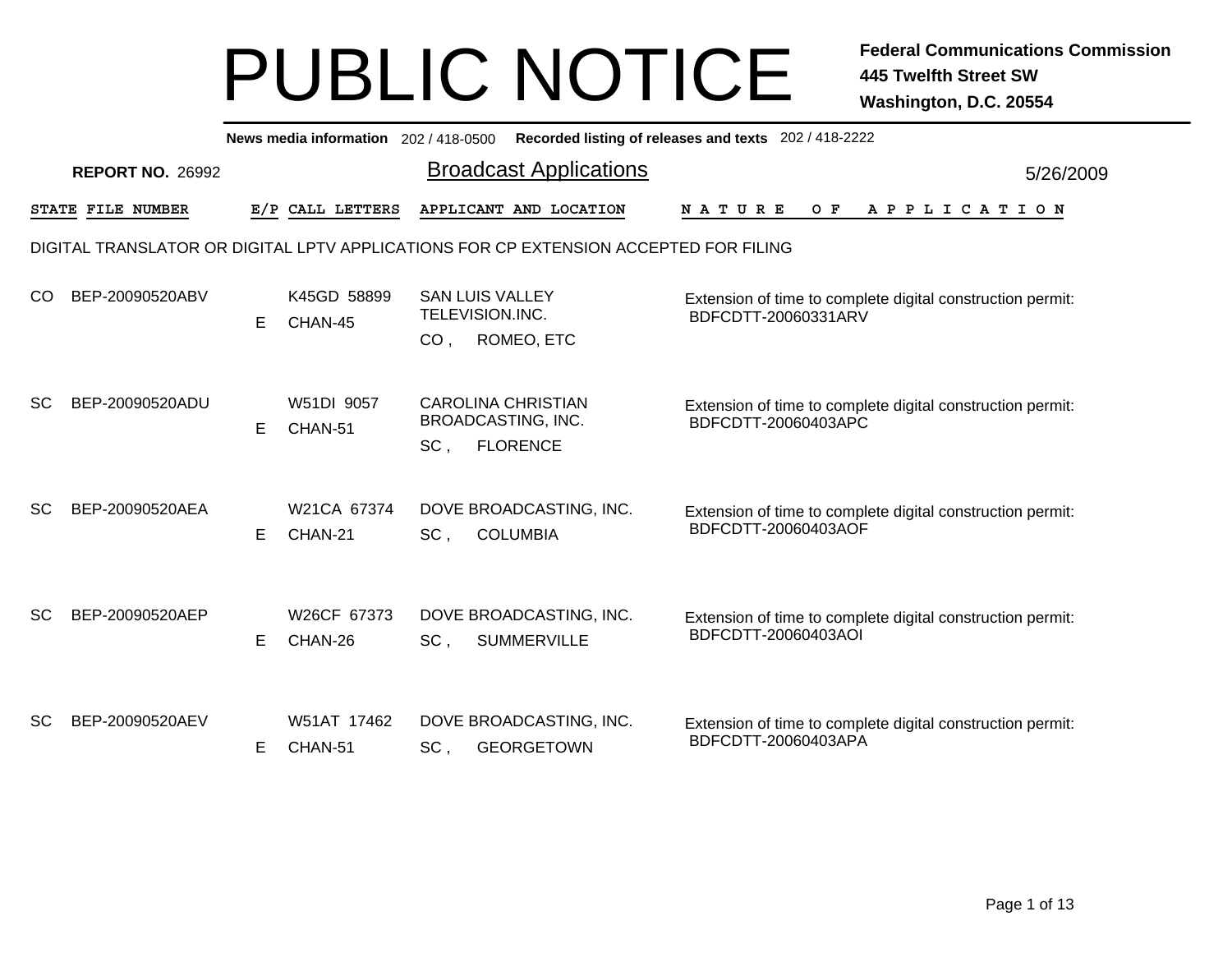|           | News media information 202 / 418-0500<br>Recorded listing of releases and texts 202 / 418-2222 |    |                             |           |                                                                                           |  |                                 |  |  |  |       |  |  |  |  |             |  |                                                            |  |
|-----------|------------------------------------------------------------------------------------------------|----|-----------------------------|-----------|-------------------------------------------------------------------------------------------|--|---------------------------------|--|--|--|-------|--|--|--|--|-------------|--|------------------------------------------------------------|--|
|           | <b>REPORT NO. 26992</b>                                                                        |    |                             |           | <b>Broadcast Applications</b>                                                             |  |                                 |  |  |  |       |  |  |  |  |             |  | 5/26/2009                                                  |  |
|           | STATE FILE NUMBER                                                                              |    | E/P CALL LETTERS            |           | APPLICANT AND LOCATION                                                                    |  | NATURE                          |  |  |  | $O$ F |  |  |  |  | APPLICATION |  |                                                            |  |
|           | DIGITAL TV APPLICATIONS FOR CP EXTENSION ACCEPTED FOR FILING                                   |    |                             |           |                                                                                           |  |                                 |  |  |  |       |  |  |  |  |             |  |                                                            |  |
| AZ.       | BEPCDT-20090520AAI                                                                             | E  | KNAZ-TV 24749<br>CHAN-2     | $AZ$ ,    | <b>MULTIMEDIA HOLDINGS</b><br><b>CORPORATION</b><br><b>FLAGSTAFF</b>                      |  | BPCDT-20080417AAB               |  |  |  |       |  |  |  |  |             |  | Extension of time to complete digital construction permit: |  |
| ТX        | BEPCDT-20090520ACT                                                                             | E  | <b>KCWX 24316</b><br>CHAN-5 | $TX$ ,    | CORRIDOR TELEVISION, L.L.P.<br><b>FREDERICKSBURG</b>                                      |  | BPCDT-20080324AIO               |  |  |  |       |  |  |  |  |             |  | Extension of time to complete digital construction permit: |  |
|           |                                                                                                |    |                             |           | DIGITAL TRANSLATOR OR DIGITAL LPTV APPLICATIONS FOR DIGITAL FLASH CUT ACCEPTED FOR FILING |  |                                 |  |  |  |       |  |  |  |  |             |  |                                                            |  |
| NV.       | BDFCDTT-20090520ACC                                                                            | Е  | K45HV 125358<br>CHAN-45     | #1<br>NV, | MINERAL TELEVISION DISTRICT<br>MINA-LUNING                                                |  | Minor change of callsign K45HV. |  |  |  |       |  |  |  |  |             |  |                                                            |  |
| NV        | BDFCDTT-20090520ACF                                                                            | Е  | K43GS 42699<br>CHAN-43      | #1<br>NV, | MINERAL TELEVISION DISTRICT<br>MINA - LUNING                                              |  | Minor change of callsign K43GS. |  |  |  |       |  |  |  |  |             |  |                                                            |  |
| <b>NV</b> | BDFCDTT-20090520ACG                                                                            | E. | K40GA 42697<br>CHAN-40      | #1<br>NV, | MINERAL TELEVISION DISTRICT<br>MINA-LUNING                                                |  | Minor change of callsign K40GA. |  |  |  |       |  |  |  |  |             |  |                                                            |  |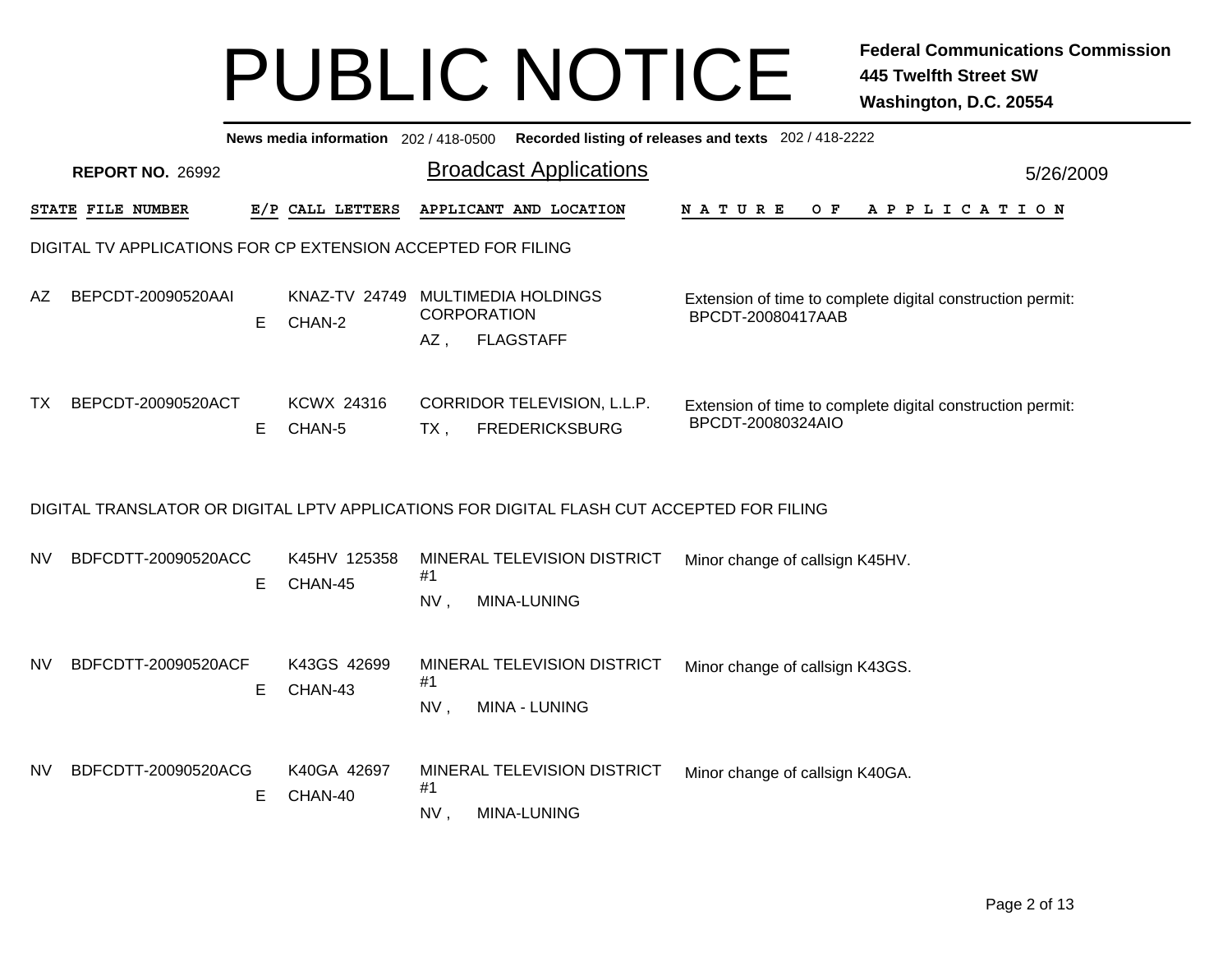|           | News media information 202 / 418-0500 Recorded listing of releases and texts 202 / 418-2222 |   |                         |           |                                                                                           |             |                                   |     |  |  |  |                       |           |  |
|-----------|---------------------------------------------------------------------------------------------|---|-------------------------|-----------|-------------------------------------------------------------------------------------------|-------------|-----------------------------------|-----|--|--|--|-----------------------|-----------|--|
|           | <b>REPORT NO. 26992</b>                                                                     |   |                         |           | <b>Broadcast Applications</b>                                                             |             |                                   |     |  |  |  |                       | 5/26/2009 |  |
|           | STATE FILE NUMBER                                                                           |   | E/P CALL LETTERS        |           | APPLICANT AND LOCATION                                                                    | N A T U R E |                                   | O F |  |  |  | A P P L I C A T I O N |           |  |
|           |                                                                                             |   |                         |           | DIGITAL TRANSLATOR OR DIGITAL LPTV APPLICATIONS FOR DIGITAL FLASH CUT ACCEPTED FOR FILING |             |                                   |     |  |  |  |                       |           |  |
| <b>NV</b> | BDFCDTT-20090520ACH                                                                         | Е | K39EZ 42704<br>CHAN-39  | #1<br>NV, | MINERAL TELEVISION DISTRICT<br>MINA/LUNING                                                |             | Minor change of callsign K39EZ.   |     |  |  |  |                       |           |  |
| <b>NV</b> | BDFCDTT-20090520ACN                                                                         | Е | K18GG 125546<br>CHAN-18 | #1<br>NV, | MINERAL TELEVISION DISTRICT<br>MINA-LUNING                                                |             | Minor change of callsign K18GG.   |     |  |  |  |                       |           |  |
| <b>NV</b> | BDFCDTT-20090520ACO                                                                         | Е | K16FU 125557<br>CHAN-16 | #1<br>NV, | MINERAL TELEVISION DISTRICT<br>MINA-LUNING                                                |             | Minor change of callsign K16FU.   |     |  |  |  |                       |           |  |
| <b>NV</b> | BDFCDTV-20090520ACP                                                                         | Е | K10GT 42698<br>CHAN-10  | #1<br>NV, | MINERAL TELEVISION DISTRICT<br>MINA, LUNING                                               |             | Minor change of callsign K10GT.   |     |  |  |  |                       |           |  |
| TX        | BDFCDTL-20090520ADB                                                                         | Е | CHAN-23                 | TX,       | KMAY-LP 10246 KCEN LICENSE COMPANY, LLC<br><b>BRYAN</b>                                   |             | Minor change of callsign KMAY-LP. |     |  |  |  |                       |           |  |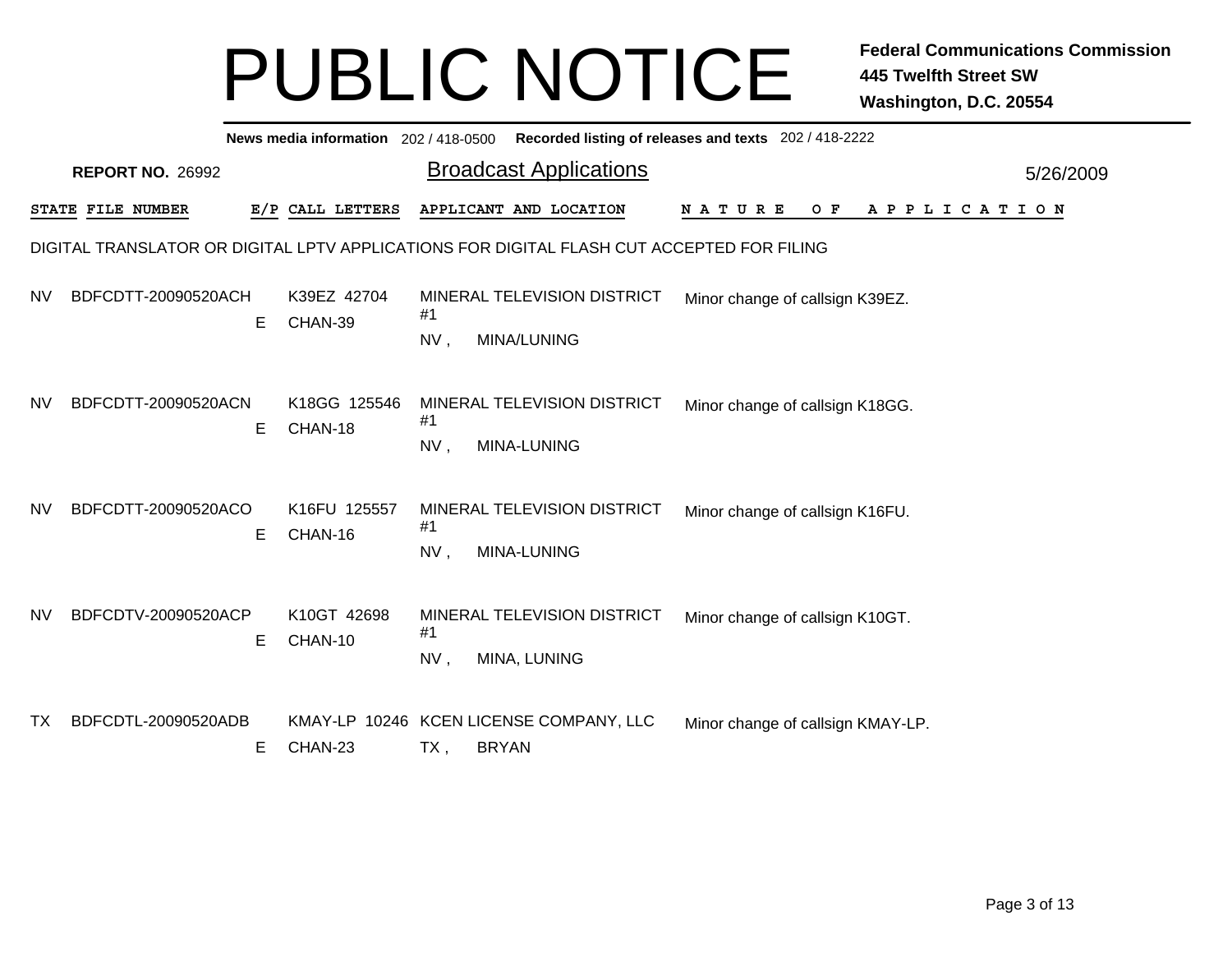|    | News media information 202/418-0500 Recorded listing of releases and texts 202/418-2222   |    |                         |                              |  |                                                     |                                 |  |  |  |  |     |  |             |  |  |  |           |  |
|----|-------------------------------------------------------------------------------------------|----|-------------------------|------------------------------|--|-----------------------------------------------------|---------------------------------|--|--|--|--|-----|--|-------------|--|--|--|-----------|--|
|    | <b>REPORT NO. 26992</b>                                                                   |    |                         |                              |  | <b>Broadcast Applications</b>                       |                                 |  |  |  |  |     |  |             |  |  |  | 5/26/2009 |  |
|    | STATE FILE NUMBER                                                                         |    | E/P CALL LETTERS        |                              |  | APPLICANT AND LOCATION                              | <b>NATURE</b>                   |  |  |  |  | O F |  | APPLICATION |  |  |  |           |  |
|    | DIGITAL TRANSLATOR OR DIGITAL LPTV APPLICATIONS FOR DIGITAL FLASH CUT ACCEPTED FOR FILING |    |                         |                              |  |                                                     |                                 |  |  |  |  |     |  |             |  |  |  |           |  |
| ID | BDFCDTT-20090520AHQ                                                                       | E. | K51HM 125090<br>CHAN-51 | <b>ASSOCIATION</b><br>$ID$ . |  | <b>CARIBOU COUNTY TV</b><br>SODA SPRINGS, ETC.      | Minor change of callsign K51HM. |  |  |  |  |     |  |             |  |  |  |           |  |
| ID | BDFCDTT-20090520AHR                                                                       | Е  | K49HU 125109<br>CHAN-49 | <b>ASSOCIATION</b><br>$ID$ , |  | <b>CARIBOU COUNTY TV</b><br><b>SODA SPRINGS ETC</b> | Minor change of callsign K49HU. |  |  |  |  |     |  |             |  |  |  |           |  |
| ID | BDFCDTT-20090520AHS                                                                       | E  | K47HF 8806<br>CHAN-47   | <b>ASSOCIATION</b><br>ID,    |  | <b>CARIBOU COUNTY TV</b><br><b>SODA SPRINGS</b>     | Minor change of callsign K47HF. |  |  |  |  |     |  |             |  |  |  |           |  |
| ID | BDFCDTT-20090520AHT                                                                       | E. | K45GG 8812<br>CHAN-45   | <b>ASSOCIATION</b><br>$ID$ , |  | <b>CARIBOU COUNTY TV</b><br>SODA SPRINGS, ETC.      | Minor change of callsign K45GG. |  |  |  |  |     |  |             |  |  |  |           |  |
| ID | BDFCDTT-20090520AHU                                                                       | E  | K43GP 8805<br>CHAN-43   | <b>ASSOCIATION</b><br>ID,    |  | <b>CARIBOU COUNTY TV</b><br>SODA SPRINGS, ETC.      | Minor change of callsign K43GP. |  |  |  |  |     |  |             |  |  |  |           |  |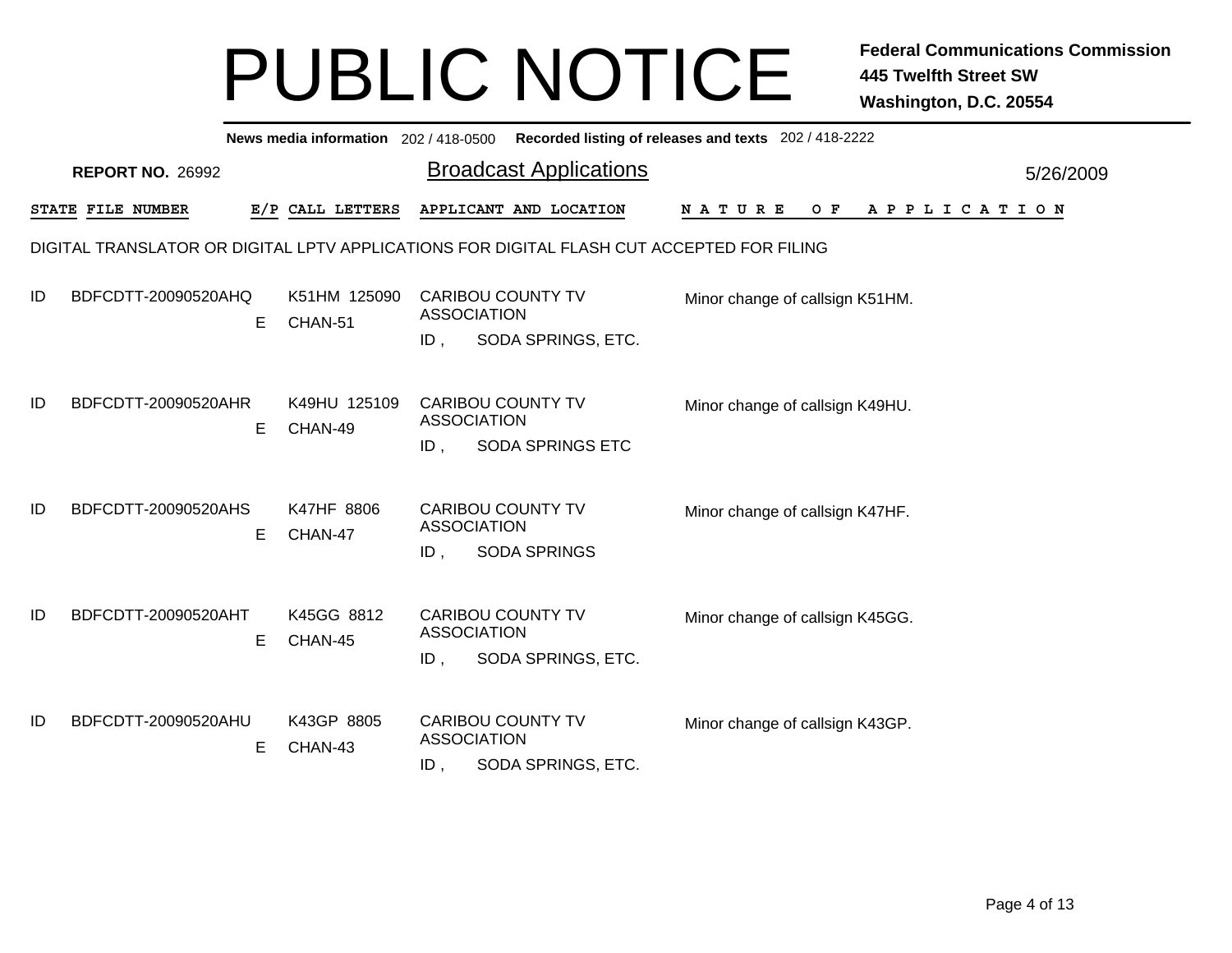|      | News media information 202/418-0500 Recorded listing of releases and texts 202/418-2222 |   |                         |        |                                                                                           |                                               |           |  |  |  |  |  |  |
|------|-----------------------------------------------------------------------------------------|---|-------------------------|--------|-------------------------------------------------------------------------------------------|-----------------------------------------------|-----------|--|--|--|--|--|--|
|      | <b>REPORT NO. 26992</b>                                                                 |   |                         |        | <b>Broadcast Applications</b>                                                             |                                               | 5/26/2009 |  |  |  |  |  |  |
|      | STATE FILE NUMBER                                                                       |   | E/P CALL LETTERS        |        | APPLICANT AND LOCATION                                                                    | <b>NATURE</b><br>O F<br>A P P L I C A T I O N |           |  |  |  |  |  |  |
|      |                                                                                         |   |                         |        | DIGITAL TRANSLATOR OR DIGITAL LPTV APPLICATIONS FOR DIGITAL FLASH CUT ACCEPTED FOR FILING |                                               |           |  |  |  |  |  |  |
| ID   | BDFCDTT-20090520AHV                                                                     | Е | K39GZ 125097<br>CHAN-39 | ID.    | CARIBOU COUNTY TV<br><b>ASSOCIATION</b><br><b>SODA SPRINGS</b>                            | Minor change of callsign K39GZ.               |           |  |  |  |  |  |  |
| ID   | BDFCDTT-20090520AHW                                                                     | Е | K35HD 125121<br>CHAN-35 | ID,    | <b>CARIBOU COUNTY TV</b><br><b>ASSOCIATION</b><br><b>SODA SPRINGS ETC</b>                 | Minor change of callsign K35HD.               |           |  |  |  |  |  |  |
| ID   | BDFCDTT-20090520AHX                                                                     | Е | K33HO 125085<br>CHAN-33 | $ID$ , | CARIBOU COUNTY TV<br><b>ASSOCIATION</b><br>SODA SPRINGS, ETC.                             | Minor change of callsign K33HO.               |           |  |  |  |  |  |  |
| ID   | BDFCDTT-20090520AHY                                                                     | E | K41GK 8804<br>CHAN-41   | ID.    | <b>CARIBOU COUNTY TV</b><br><b>ASSOCIATION</b><br>SODA SPRINGS, ETC.                      | Minor change of callsign K41GK.               |           |  |  |  |  |  |  |
|      |                                                                                         |   |                         |        | DIGITAL TRANSLATOR OR DIGITAL LPTV APPLICATIONS FOR DISPLACEMENT ACCEPTED FOR FILING      |                                               |           |  |  |  |  |  |  |
| WY . | BDISDTT-20090520AHM                                                                     |   | K09DI 27129             |        | <b>CENTRAL WYOMING COLLEGE</b>                                                            | Minor change of callsign K09DI.               |           |  |  |  |  |  |  |

WY , MOUNTAIN VIEW, ETC. E CHAN-47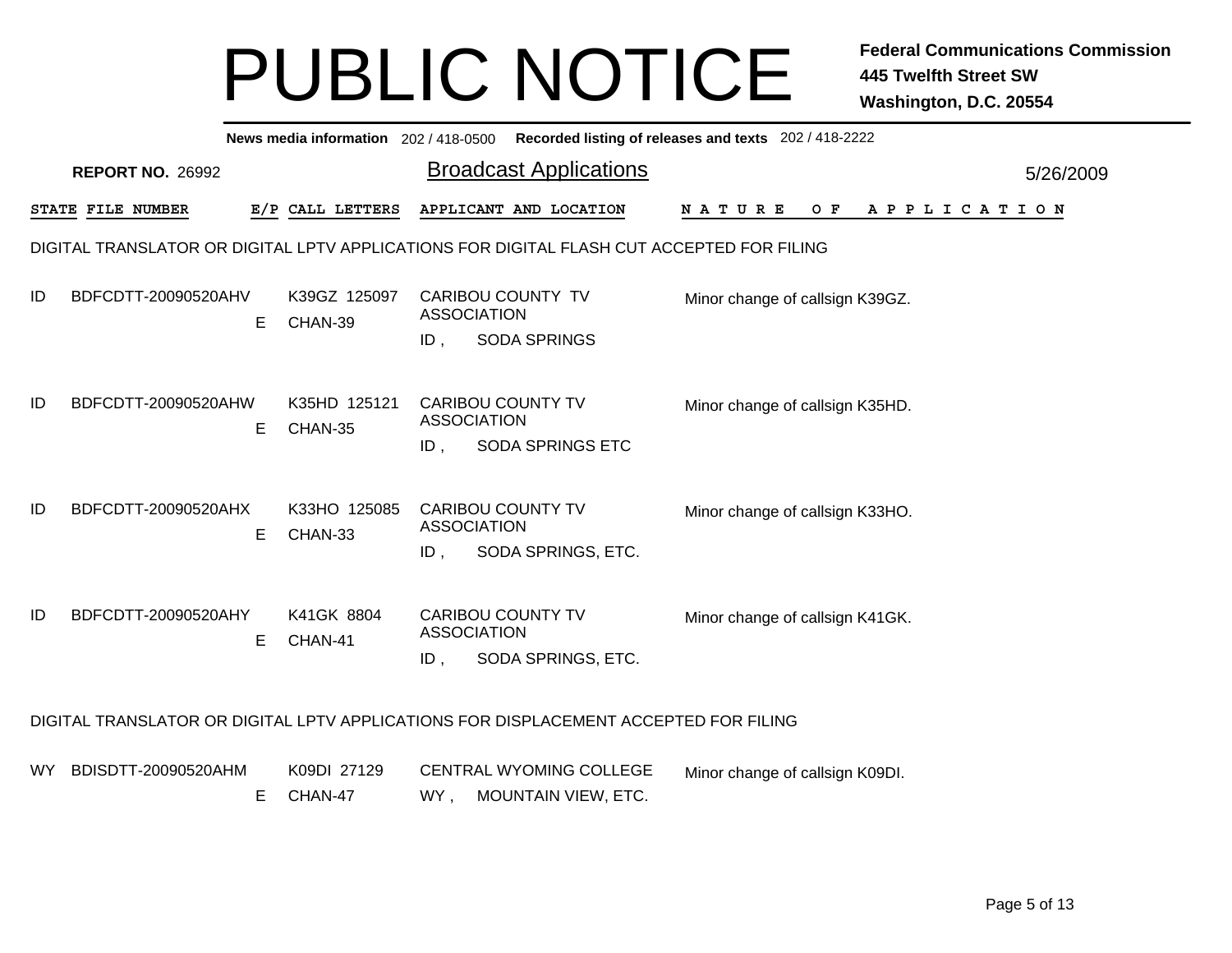|     | News media information 202 / 418-0500 Recorded listing of releases and texts 202 / 418-2222 |    |                                              |                      |                                                                                        |                                                                                    |           |  |  |  |  |  |  |
|-----|---------------------------------------------------------------------------------------------|----|----------------------------------------------|----------------------|----------------------------------------------------------------------------------------|------------------------------------------------------------------------------------|-----------|--|--|--|--|--|--|
|     | <b>REPORT NO. 26992</b>                                                                     |    |                                              |                      | <b>Broadcast Applications</b>                                                          |                                                                                    | 5/26/2009 |  |  |  |  |  |  |
|     | STATE FILE NUMBER                                                                           |    | E/P CALL LETTERS                             |                      | APPLICANT AND LOCATION                                                                 | <b>NATURE</b><br>$O$ $F$<br>A P P L I C A T I O N                                  |           |  |  |  |  |  |  |
|     | DIGITAL CLASS A TV APPLICATIONS FOR LICENSE TO COVER ACCEPTED FOR FILING                    |    |                                              |                      |                                                                                        |                                                                                    |           |  |  |  |  |  |  |
| OH. | BLDTA-20090511AQS                                                                           | E  | CHAN-42                                      | OH,                  | WXCB-CA 59852 CENTRAL OHIO ASSOCIATION<br>OF CHRISTIAN BROADCASTERS<br><b>DELAWARE</b> | License to cover construction permit no: BDFCDTA-20080604ADD,<br>callsign WXCB-CA. |           |  |  |  |  |  |  |
|     | DIGITAL TRANSLATOR OR DIGITAL LPTV APPLICATIONS FOR LICENSE TO COVER ACCEPTED FOR FILING    |    |                                              |                      |                                                                                        |                                                                                    |           |  |  |  |  |  |  |
| UT. | BLDTT-20090520AAA                                                                           | E. | K39IZ-D 167129 UNIVERSITY OF UTAH<br>CHAN-39 | UT,                  | <b>ANTIMONY</b>                                                                        | License to cover construction permit no: BDCCDTT-20061006ABD,<br>callsign K39IZ-D. |           |  |  |  |  |  |  |
|     | DIGITAL TV APPLICATIONS FOR LICENSE TO COVER ACCEPTED FOR FILING                            |    |                                              |                      |                                                                                        |                                                                                    |           |  |  |  |  |  |  |
| OR  | BLEDT-20090520ABE                                                                           | E. | CHAN-8                                       | INC.<br>OR,          | KSYS-DT 61350 SOUTHERN OREGON PUBLIC TV,<br><b>MEDFORD</b>                             | License to cover construction permit no: BMPEDT-20080214AHW,<br>callsign KSYS.     |           |  |  |  |  |  |  |
|     | FM STATION APPLICATIONS FOR LICENSE TO COVER ACCEPTED FOR FILING                            |    |                                              |                      |                                                                                        |                                                                                    |           |  |  |  |  |  |  |
| ID  | BLH-20090508ACC                                                                             | Е  | KZID 88203<br>98.5 MHZ                       | <b>LLC</b><br>$ID$ , | XANA DUKE RADIO PARTNERS,<br><b>CULDESAC</b>                                           | License to cover.                                                                  |           |  |  |  |  |  |  |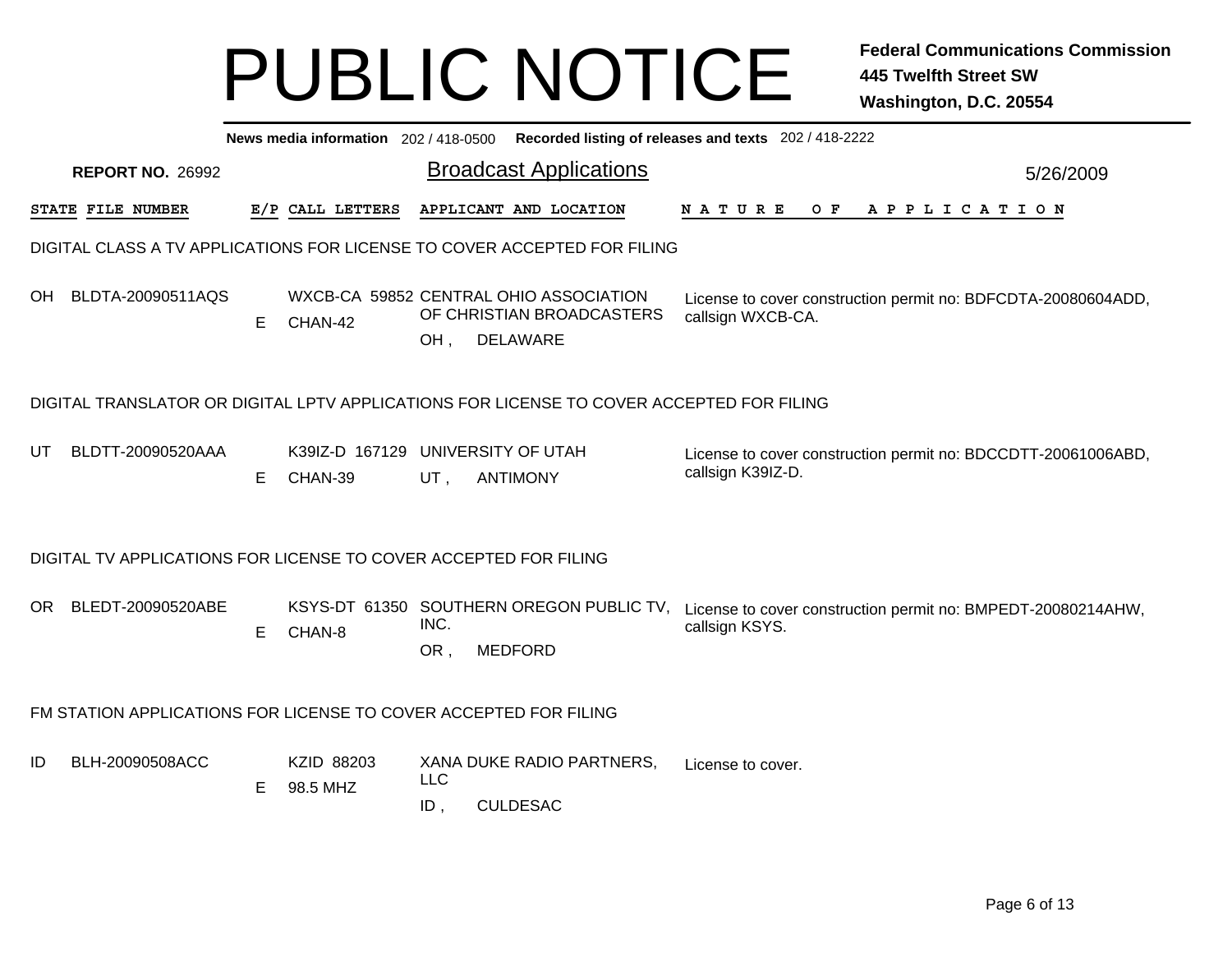|      | News media information 202 / 418-0500 Recorded listing of releases and texts 202 / 418-2222 |    |                                               |                         |                                                                               |                                                                                           |           |  |  |  |  |  |  |
|------|---------------------------------------------------------------------------------------------|----|-----------------------------------------------|-------------------------|-------------------------------------------------------------------------------|-------------------------------------------------------------------------------------------|-----------|--|--|--|--|--|--|
|      | <b>REPORT NO. 26992</b>                                                                     |    |                                               |                         | <b>Broadcast Applications</b>                                                 |                                                                                           | 5/26/2009 |  |  |  |  |  |  |
|      | STATE FILE NUMBER                                                                           |    | E/P CALL LETTERS                              |                         | APPLICANT AND LOCATION                                                        | <b>NATURE</b><br>OF APPLICATION                                                           |           |  |  |  |  |  |  |
|      | FM STATION APPLICATIONS FOR LICENSE TO COVER ACCEPTED FOR FILING                            |    |                                               |                         |                                                                               |                                                                                           |           |  |  |  |  |  |  |
| CA   | BLED-20090520ADT                                                                            | Е  | <b>KRTM 52141</b><br>88.9 MHZ                 | INC.<br>$CA$ ,          | PENFOLD COMMUNICATIONS,<br><b>TEMECULA</b>                                    | License to cover construction permit BPED-19980708MA, as modified by<br>BMPED-20081216ANO |           |  |  |  |  |  |  |
|      | FM TRANSLATOR APPLICATIONS FOR LICENSE TO COVER ACCEPTED FOR FILING                         |    |                                               |                         |                                                                               |                                                                                           |           |  |  |  |  |  |  |
| TN   | BLFT-20090520ADV                                                                            | E. | W286AN 138953 BIBLE BROADCASTING<br>105.1 MHZ | NETWORK, INC.<br>$TN$ . | <b>GREENEVILLE</b>                                                            | License to cover.                                                                         |           |  |  |  |  |  |  |
| TX I | BLFT-20090520AHP                                                                            | E. | K213EW 91707<br>90.5 MHZ                      | $TX$ ,                  | RADIO ASSIST MINISTRY, INC.<br><b>SAN ANGELO</b>                              | License to cover.                                                                         |           |  |  |  |  |  |  |
|      |                                                                                             |    |                                               |                         | FM STATION APPLICATIONS FOR MINOR AMENDMENT TO A CONSTRUCTION PERMIT RECEIVED |                                                                                           |           |  |  |  |  |  |  |
| PA   | BNPED-20071022BTO                                                                           | Е  | NEW 176922<br>91.7 MHZ                        | PA,                     | SAINT JOSEPH MISSIONS<br><b>LIGONIER</b>                                      | Engineering Amendment filed 05/20/2009                                                    |           |  |  |  |  |  |  |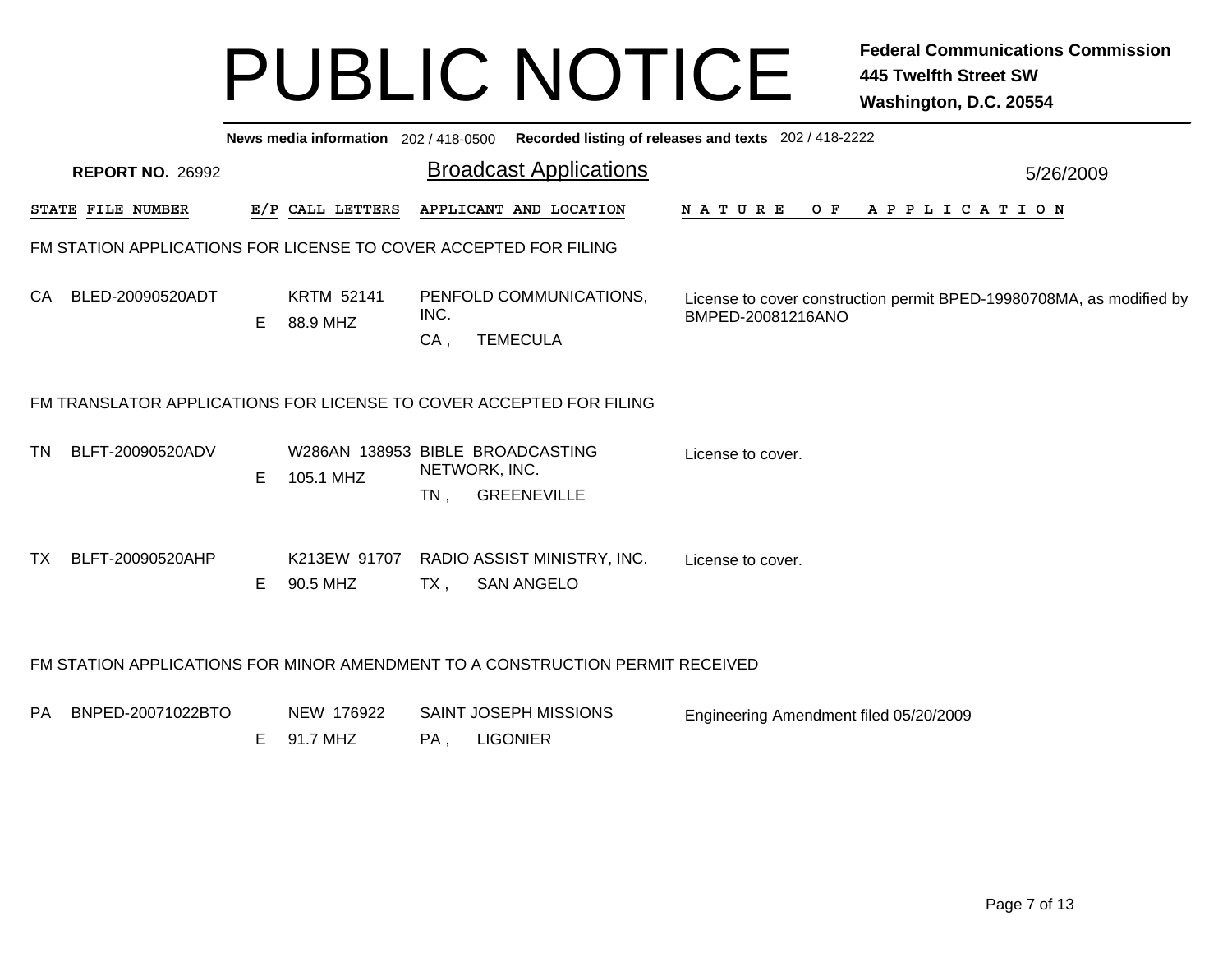|           | News media information 202 / 418-0500 Recorded listing of releases and texts 202 / 418-2222 |    |                               |                    |                                                                                        |                                               |           |  |  |  |  |  |  |  |
|-----------|---------------------------------------------------------------------------------------------|----|-------------------------------|--------------------|----------------------------------------------------------------------------------------|-----------------------------------------------|-----------|--|--|--|--|--|--|--|
|           | <b>REPORT NO. 26992</b>                                                                     |    |                               |                    | <b>Broadcast Applications</b>                                                          |                                               | 5/26/2009 |  |  |  |  |  |  |  |
|           | STATE FILE NUMBER                                                                           |    | E/P CALL LETTERS              |                    | APPLICANT AND LOCATION                                                                 | <b>NATURE</b><br>O F<br>A P P L I C A T I O N |           |  |  |  |  |  |  |  |
|           | FM TRANSLATOR APPLICATIONS FOR MINOR AMENDMENT TO A CONSTRUCTION PERMIT RECEIVED            |    |                               |                    |                                                                                        |                                               |           |  |  |  |  |  |  |  |
| CA        | BPFT-19981001TA                                                                             | E. | 91.9 MHZ                      | $CA$ ,             | 981001TA 91759 LIVING WAY MINISTRIES, INC.<br><b>SUN VALLEY</b>                        | Engineering Amendment filed 05/20/2009        |           |  |  |  |  |  |  |  |
|           |                                                                                             |    |                               |                    | FM STATION APPLICATIONS FOR MINOR CHANGE TO A LICENSED FACILITY ACCEPTED FOR FILING    |                                               |           |  |  |  |  |  |  |  |
| MS        | BPED-20090520ABG                                                                            | E  | WUSM-FM<br>69214              | <b>MISSISSIPPI</b> | UNIVERSITY OF SOUTHERN                                                                 | Minor change in licensed facilities.          |           |  |  |  |  |  |  |  |
|           |                                                                                             |    | 88.5 MHZ                      | MS,                | <b>HATTIESBURG</b>                                                                     |                                               |           |  |  |  |  |  |  |  |
| <b>TX</b> | BPH-20090520ACZ                                                                             | E. | <b>KFNC 52407</b><br>97.5 MHZ | $TX$ ,             | CMP KC LICENSING, LLC<br><b>BEAUMONT</b>                                               | Minor change in licensed facilities.          |           |  |  |  |  |  |  |  |
|           |                                                                                             |    |                               |                    | FM TRANSLATOR APPLICATIONS FOR MINOR CHANGE TO A LICENSED FACILITY ACCEPTED FOR FILING |                                               |           |  |  |  |  |  |  |  |

GA BPFT-20090520AAB

W209BX 148550 EDGEWATER BROADCASTING, Minor change in licensed facilities, callsign W209BX.

INC. E 89.3 MHZ

> GA, , TALLAPOOSA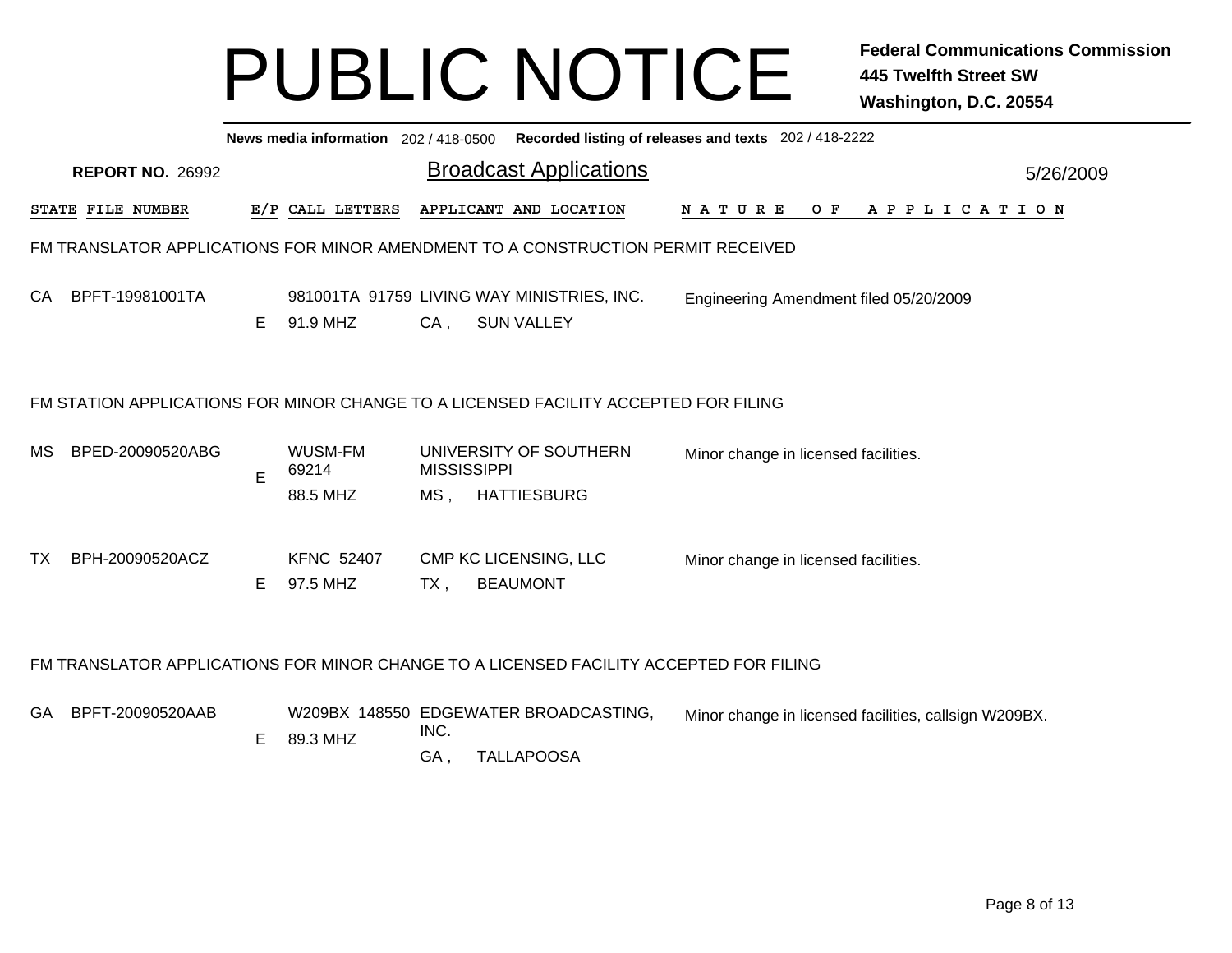|           | News media information 202 / 418-0500<br>Recorded listing of releases and texts 202 / 418-2222 |    |                                |             |                                                                                             |                                                       |           |  |  |  |  |  |  |  |
|-----------|------------------------------------------------------------------------------------------------|----|--------------------------------|-------------|---------------------------------------------------------------------------------------------|-------------------------------------------------------|-----------|--|--|--|--|--|--|--|
|           | <b>REPORT NO. 26992</b>                                                                        |    |                                |             | <b>Broadcast Applications</b>                                                               |                                                       | 5/26/2009 |  |  |  |  |  |  |  |
|           | STATE FILE NUMBER                                                                              |    | E/P CALL LETTERS               |             | APPLICANT AND LOCATION                                                                      | N A T U R E<br>O F<br>APPLICATION                     |           |  |  |  |  |  |  |  |
|           |                                                                                                |    |                                |             | FM TRANSLATOR APPLICATIONS FOR MINOR CHANGE TO A LICENSED FACILITY ACCEPTED FOR FILING      |                                                       |           |  |  |  |  |  |  |  |
| GA        | BPFT-20090520AAD                                                                               | E  | W268BI 148330<br>90.7 MHZ      | GA,         | RADIO ASSIST MINISTRY, INC.<br><b>RINCON</b>                                                | Minor change in licensed facilities, callsign W268BI. |           |  |  |  |  |  |  |  |
| IN        | BPFT-20090520AEU                                                                               | E  | 102.5 MHZ                      | IN,         | W273AH 143690 INDIANA COMMUNITY RADIO<br><b>CORPORATION</b><br><b>FLAT ROCK</b>             | Minor change in licensed facilities, callsign W273AH. |           |  |  |  |  |  |  |  |
| GA.       | BPFT-20090520AHZ                                                                               | E. | 90.7 MHZ                       | INC.<br>GA, | W214CC 152214 EDGEWATER BROADCASTING,<br><b>BUFORD</b>                                      | Minor change in licensed facilities, callsign W214CC. |           |  |  |  |  |  |  |  |
|           |                                                                                                |    |                                |             | FM STATION APPLICATIONS FOR MINOR MODIFICATION TO A CONSTRUCTION PERMIT ACCEPTED FOR FILING |                                                       |           |  |  |  |  |  |  |  |
| OН        | BMPH-20090513ADN                                                                               | E  | <b>WKSW 10113</b><br>101.5 MHZ | OH,         | MLB-DAYTON IV, LLC<br><b>ENON</b>                                                           | Mod of CP to chg                                      |           |  |  |  |  |  |  |  |
| <b>NE</b> | BMPH-20090514AAI                                                                               | Е  | NEW 170494<br>97.5 MHZ         | NE,         | <b>WJAG INCORPORATED</b><br><b>PIERCE</b>                                                   | Mod of CP to chg                                      |           |  |  |  |  |  |  |  |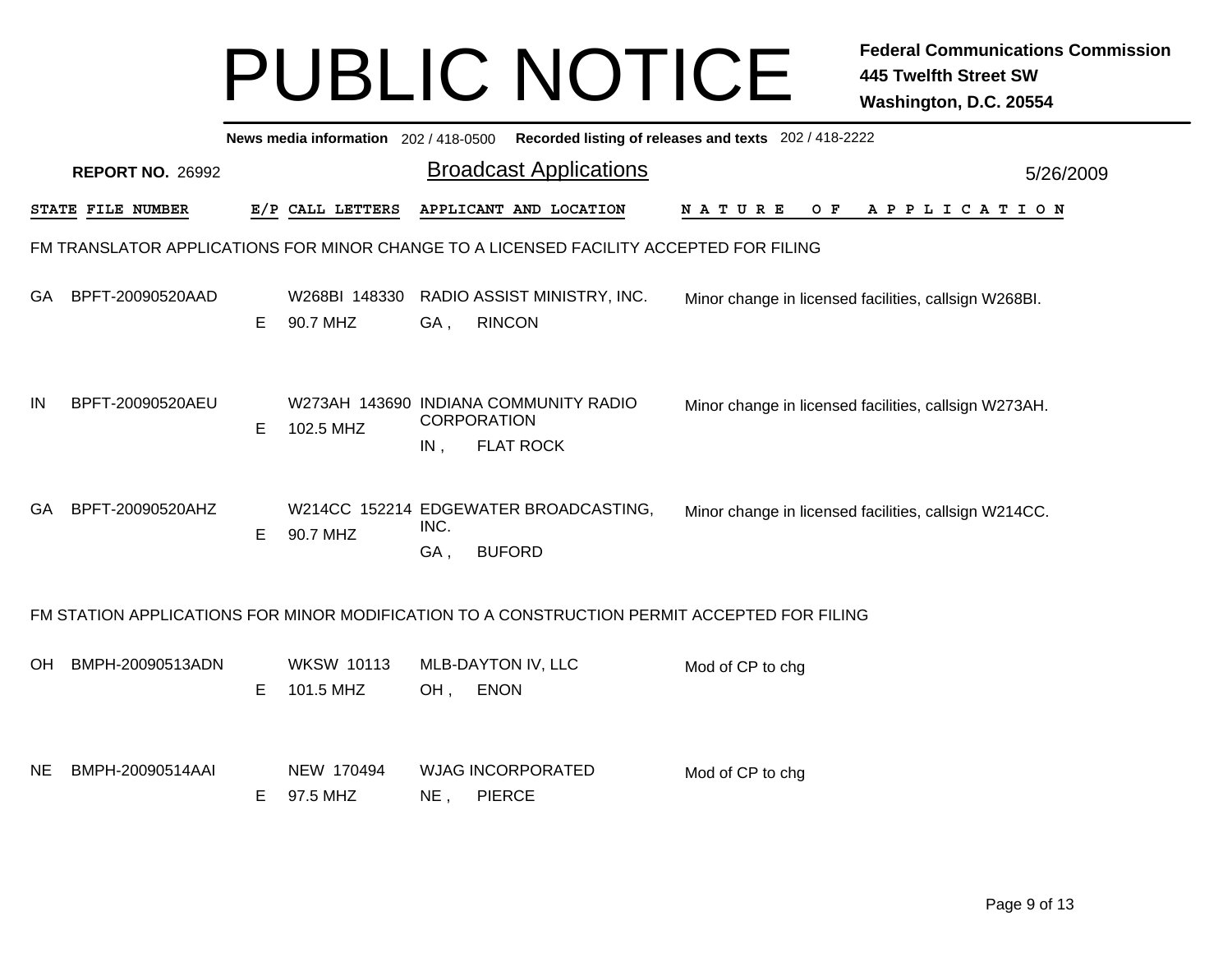| News media information 202/418-0500 Recorded listing of releases and texts 202/418-2222 |                                                                                             |    |                               |             |                                                                     |                                                                                                |           |  |  |  |  |  |  |  |
|-----------------------------------------------------------------------------------------|---------------------------------------------------------------------------------------------|----|-------------------------------|-------------|---------------------------------------------------------------------|------------------------------------------------------------------------------------------------|-----------|--|--|--|--|--|--|--|
|                                                                                         | <b>REPORT NO. 26992</b>                                                                     |    |                               |             | <b>Broadcast Applications</b>                                       |                                                                                                | 5/26/2009 |  |  |  |  |  |  |  |
|                                                                                         | STATE FILE NUMBER                                                                           |    | E/P CALL LETTERS              |             | APPLICANT AND LOCATION                                              | O F<br>APPLICATION<br><b>NATURE</b>                                                            |           |  |  |  |  |  |  |  |
|                                                                                         | FM STATION APPLICATIONS FOR MINOR MODIFICATION TO A CONSTRUCTION PERMIT ACCEPTED FOR FILING |    |                               |             |                                                                     |                                                                                                |           |  |  |  |  |  |  |  |
| NM.                                                                                     | BMPH-20090514ABJ                                                                            | E. | <b>KPCL 70444</b><br>95.7 MHZ | NM.         | <b>VOICE MINISTRIES OF</b><br>FARMINGTON, INC.<br><b>FARMINGTON</b> | Mod of CP to chg                                                                               |           |  |  |  |  |  |  |  |
| AL                                                                                      | BMPED-20090520ACR                                                                           | E. | <b>WJIK 90846</b><br>89.3 MHZ | AL,         | <b>CSN INTERNATIONAL</b><br><b>MONROEVILLE</b>                      | Mod of CP to chg                                                                               |           |  |  |  |  |  |  |  |
|                                                                                         |                                                                                             |    |                               |             |                                                                     | FM TRANSLATOR APPLICATIONS FOR MINOR MODIFICATION TO A CONSTRUCTION PERMIT ACCEPTED FOR FILING |           |  |  |  |  |  |  |  |
| VT                                                                                      | BMPFT-20090520AAY                                                                           | E. | 96.3 MHZ                      | INC.<br>VT. | W242BS 148772 MONTPELIER BROADCASTING,<br><b>ST. ALBANS</b>         | Mod of CP                                                                                      |           |  |  |  |  |  |  |  |
|                                                                                         | FM STATION APPLICATIONS FOR MODIFICATION OF LICENSE ACCEPTED FOR FILING                     |    |                               |             |                                                                     |                                                                                                |           |  |  |  |  |  |  |  |
|                                                                                         | CA BMLED-20090520ABH                                                                        |    | <b>KKRO 77093</b>             |             | <b>EDUCATIONAL MEDIA</b>                                            | License to modify.                                                                             |           |  |  |  |  |  |  |  |

FOUNDATION

E 91.5 MHZ

CA , REDDING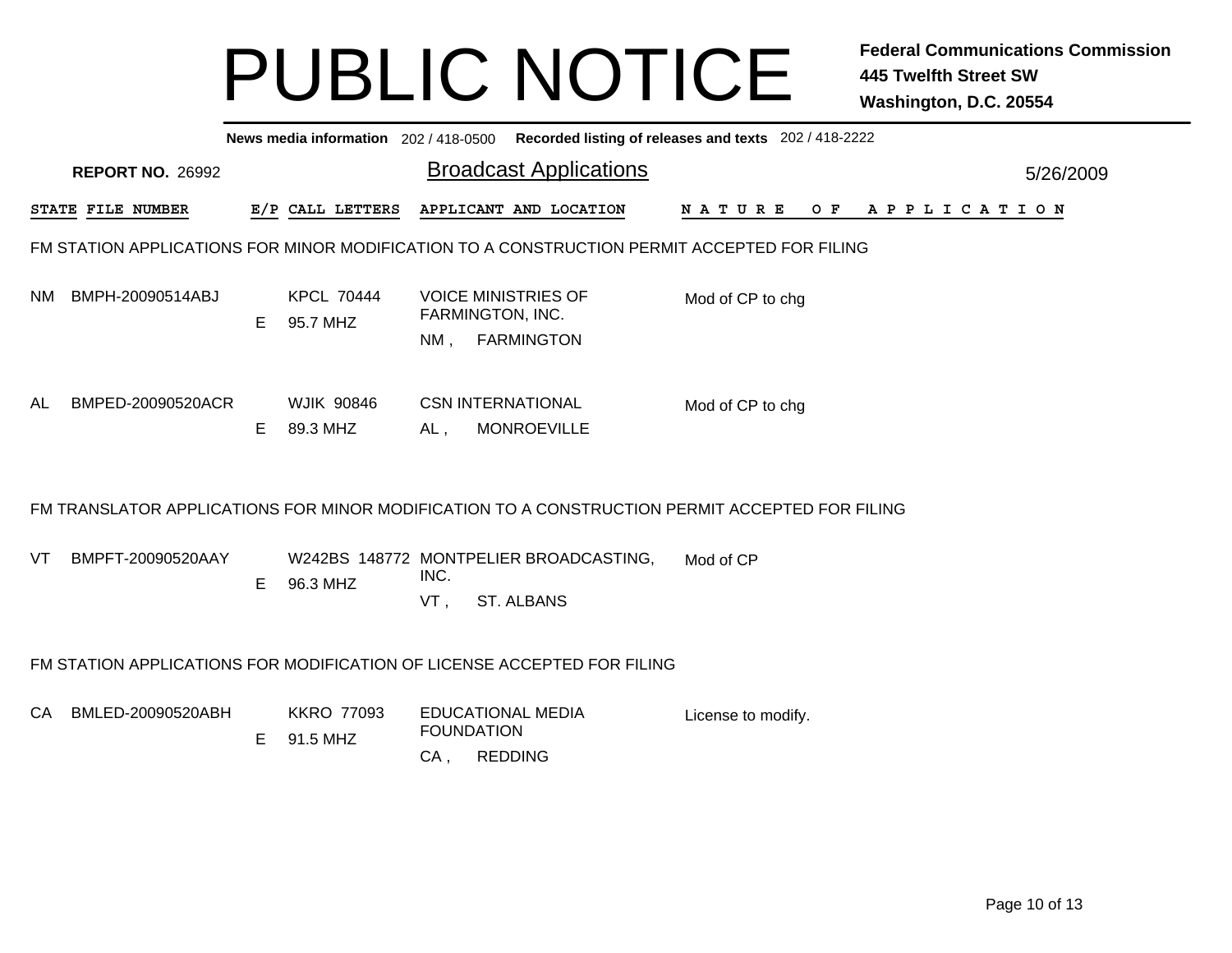|                         |                          |                               |                              |                     |                                                                                                                                                                                                                                                                      |                                                                         | News media information 202/418-0500 Recorded listing of releases and texts 202/418-2222              |                                  |                                               |  |                                                                                                                                                                      |                              |  |  |                                                                                                                                                       |
|-------------------------|--------------------------|-------------------------------|------------------------------|---------------------|----------------------------------------------------------------------------------------------------------------------------------------------------------------------------------------------------------------------------------------------------------------------|-------------------------------------------------------------------------|------------------------------------------------------------------------------------------------------|----------------------------------|-----------------------------------------------|--|----------------------------------------------------------------------------------------------------------------------------------------------------------------------|------------------------------|--|--|-------------------------------------------------------------------------------------------------------------------------------------------------------|
| <b>REPORT NO. 26992</b> |                          |                               |                              |                     |                                                                                                                                                                                                                                                                      |                                                                         |                                                                                                      |                                  |                                               |  |                                                                                                                                                                      |                              |  |  |                                                                                                                                                       |
|                         |                          |                               |                              |                     |                                                                                                                                                                                                                                                                      |                                                                         |                                                                                                      |                                  |                                               |  |                                                                                                                                                                      |                              |  |  |                                                                                                                                                       |
|                         |                          |                               |                              |                     |                                                                                                                                                                                                                                                                      |                                                                         |                                                                                                      |                                  |                                               |  |                                                                                                                                                                      |                              |  |  |                                                                                                                                                       |
| BMLH-20090520AGH        | E.                       | <b>KSKG 58645</b><br>99.9 MHZ | KS,                          | <b>SALINA</b>       |                                                                                                                                                                                                                                                                      |                                                                         |                                                                                                      |                                  |                                               |  |                                                                                                                                                                      |                              |  |  |                                                                                                                                                       |
|                         |                          |                               |                              |                     |                                                                                                                                                                                                                                                                      |                                                                         |                                                                                                      |                                  |                                               |  |                                                                                                                                                                      |                              |  |  |                                                                                                                                                       |
| BNPFTB-20090519ACN      |                          | KIPO-1 180916                 |                              |                     |                                                                                                                                                                                                                                                                      |                                                                         |                                                                                                      |                                  |                                               |  |                                                                                                                                                                      |                              |  |  |                                                                                                                                                       |
|                         |                          |                               |                              |                     |                                                                                                                                                                                                                                                                      |                                                                         |                                                                                                      |                                  |                                               |  |                                                                                                                                                                      |                              |  |  |                                                                                                                                                       |
|                         |                          |                               |                              |                     |                                                                                                                                                                                                                                                                      |                                                                         |                                                                                                      |                                  |                                               |  |                                                                                                                                                                      |                              |  |  |                                                                                                                                                       |
| BTC-20090520ACD         |                          | <b>KFCD 43757</b>             |                              |                     |                                                                                                                                                                                                                                                                      |                                                                         |                                                                                                      |                                  |                                               |  |                                                                                                                                                                      |                              |  |  |                                                                                                                                                       |
|                         | Е                        | 990 KHZ                       | $TX$ ,                       | <b>FARMERSVILLE</b> |                                                                                                                                                                                                                                                                      |                                                                         |                                                                                                      |                                  |                                               |  |                                                                                                                                                                      |                              |  |  |                                                                                                                                                       |
| BTC-20090520ACE         |                          | KHSE 133464                   |                              |                     |                                                                                                                                                                                                                                                                      |                                                                         |                                                                                                      |                                  |                                               |  |                                                                                                                                                                      |                              |  |  |                                                                                                                                                       |
|                         | Е                        | 700 KHZ                       | $TX$ ,                       | <b>WYLIE</b>        |                                                                                                                                                                                                                                                                      |                                                                         |                                                                                                      |                                  |                                               |  |                                                                                                                                                                      |                              |  |  |                                                                                                                                                       |
|                         | <b>STATE FILE NUMBER</b> | Е                             | E/P CALL LETTERS<br>89.3 MHZ | HI,                 | <b>Broadcast Applications</b><br>APPLICANT AND LOCATION<br>EAGLE COMMUNICATIONS, INC.<br>HAWAII PUBLIC RADIO, INC.<br><b>MAKAHA</b><br>AM STATION APPLICATIONS FOR TRANSFER OF CONTROL ACCEPTED FOR FILING<br><b>BERNARD DALLAS LLC</b><br><b>BERNARD DALLAS LLC</b> | FM STATION APPLICATIONS FOR MODIFICATION OF LICENSE ACCEPTED FOR FILING | FM BOOSTER APPLICATIONS FOR ORIGINAL CONSTRUCTION PERMIT ACCEPTED FOR FILING<br>Form 316<br>Form 316 | <b>NATURE</b><br>CP New Station. | License to modify.<br>application for filing. |  | <b>Voluntary Transfer of Control</b><br>From: D.B. ZWIRN & CO., L.P.<br>To: RL TRANSISTION CORP.<br><b>Voluntary Transfer of Control</b><br>To: RL TRANSISTION CORP. | From: D.B. ZWIRN & CO., L.P. |  |  | 5/26/2009<br>OF APPLICATION<br>Petitions to deny this application must be on file no later<br>than 30 days from the date of the notice accepting this |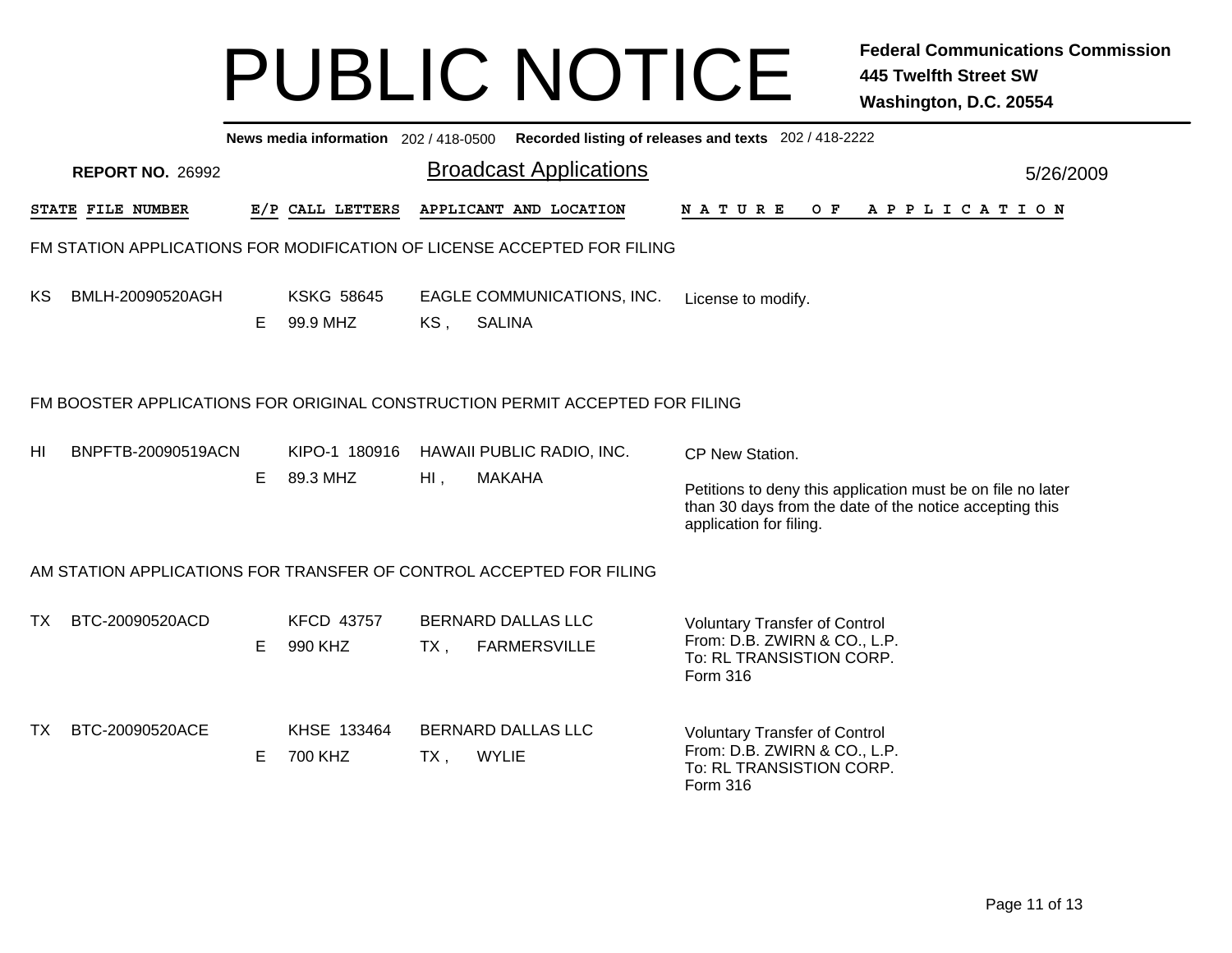|                                                                     |    |                                             |                                | News media information 202 / 418-0500 Recorded listing of releases and texts 202 / 418-2222 |                                                                                                             |  |                |  |  |  |           |
|---------------------------------------------------------------------|----|---------------------------------------------|--------------------------------|---------------------------------------------------------------------------------------------|-------------------------------------------------------------------------------------------------------------|--|----------------|--|--|--|-----------|
| <b>REPORT NO. 26992</b>                                             |    |                                             |                                | <b>Broadcast Applications</b>                                                               |                                                                                                             |  |                |  |  |  | 5/26/2009 |
| STATE FILE NUMBER                                                   |    | E/P CALL LETTERS                            |                                | APPLICANT AND LOCATION                                                                      | <b>NATURE</b>                                                                                               |  | OF APPLICATION |  |  |  |           |
| AM STATION APPLICATIONS FOR TRANSFER OF CONTROL ACCEPTED FOR FILING |    |                                             |                                |                                                                                             |                                                                                                             |  |                |  |  |  |           |
| BTC-20090520ACI<br>OH.                                              | E. | <b>WASN 72100</b><br>1500 KHZ               | <b>BERNARD OHIO LLC</b><br>OH, | YOUNGSTOWN                                                                                  | <b>Voluntary Transfer of Control</b><br>From: D.B. ZWIRN & CO., L.P.<br>To: RL TRANSITION CORP.<br>Form 316 |  |                |  |  |  |           |
| BTC-20090520ACJ<br>OH.                                              | E  | <b>WGFT 74164</b><br>1330 KHZ               | <b>BERNARD OHIO LLC</b><br>OH, | <b>CAMPBELL</b>                                                                             | <b>Voluntary Transfer of Control</b><br>From: D.B. ZWIRN & CO., L.P.<br>To: RL TRANSITION CORP.<br>Form 316 |  |                |  |  |  |           |
| BTC-20090520ACL<br>OH.                                              | E. | <b>WVKO 22341</b><br>1580 KHZ               | <b>BERNARD OHIO LLC</b><br>OH, | <b>COLUMBUS</b>                                                                             | <b>Voluntary Transfer of Control</b><br>From: D.B. ZWIRN & CO., L.P.<br>To: RL TRANSITION CORP.<br>Form 316 |  |                |  |  |  |           |
| CLASS A TV APPLICATIONS FOR TRANSFER OF CONTROL ACCEPTED FOR FILING |    |                                             |                                |                                                                                             |                                                                                                             |  |                |  |  |  |           |
| BTCTTA-20090519ACY<br>GA.                                           | E. | WKTB-CA 35418 KOREAN AMERICAN TV<br>CHAN-38 | GA,                            | <b>BROADCASTING CORP.</b><br><b>NORCROSS</b>                                                | <b>Voluntary Transfer of Control</b><br>From: JAMES C. SIM<br>To: SUSAN SIM OH                              |  |                |  |  |  |           |

Form 315